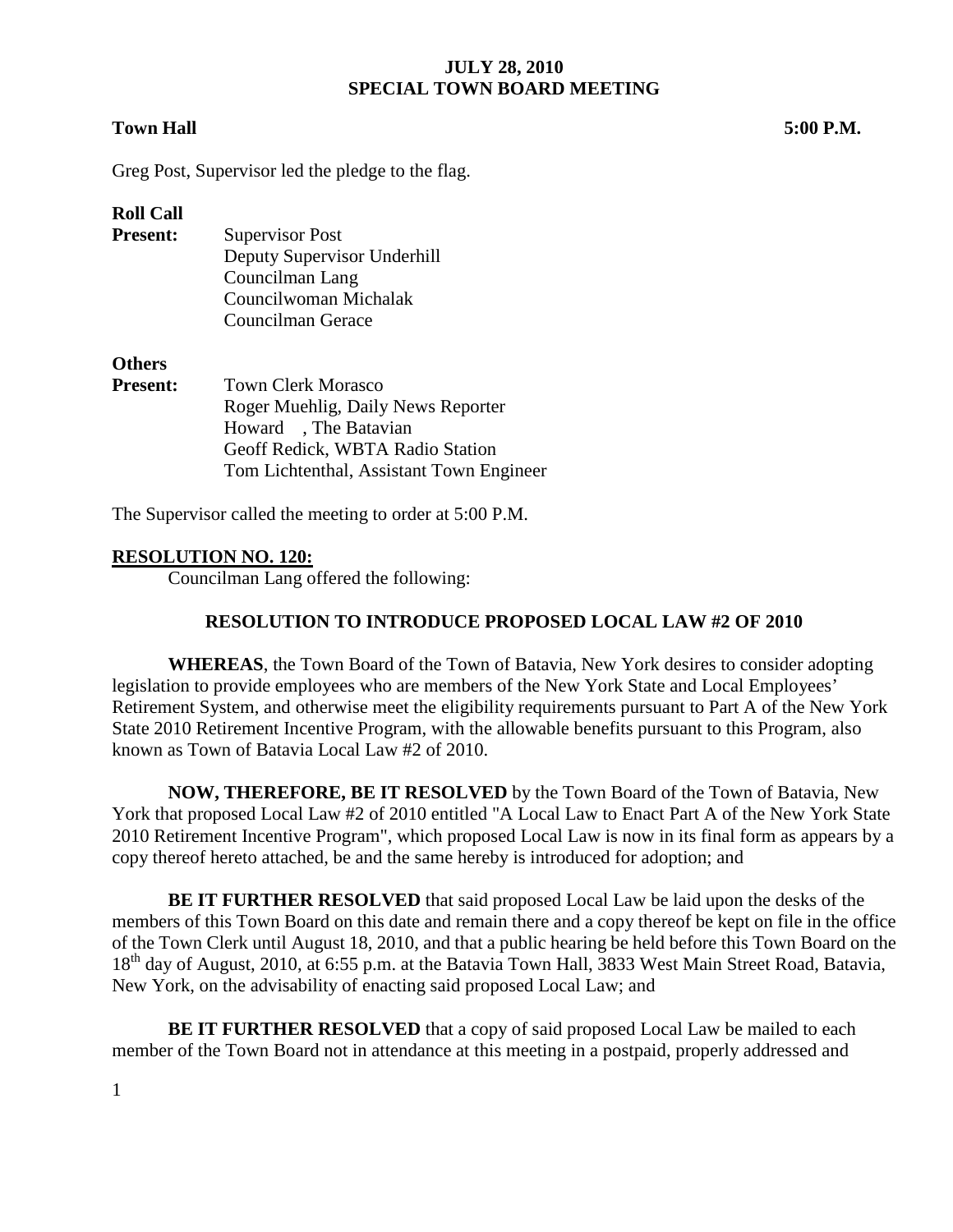securely closed envelope in a post box within the Town of Batavia, New York not less than ten (10) calendar days, exclusive of Sunday, prior to the date of said public hearing; and

**BE IT FURTHER RESOLVED** that the Town Clerk shall cause notice of said public hearing to be published once in The Daily News at least five (5) days prior to the date of said public hearing, which notice shall contain the time and place of said hearing, the title and purpose thereof, as well as a statement that a copy of said proposed Local Law is on file in the Town Clerk's Office.

**Second by:** Councilman Gerace **Ayes:** Lang, Gerace, Underhill, Michalak, Post **APPROVED by unanimous vote** (5-0)

**Discussion:** The Supervisor reported that the incentive is restricted and not offered to elected officials. If adopted, there will be no cost to the Town if no one chooses to take advantage of this incentive.

## **NOTICE OF PUBLIC HEARING BY THE TOWN BOARD OF THE TOWN OF BATAVIA, NEW YORK TO CONSIDER ADOPTING A PROPOSED LOCAL LAW**

**PUBLIC NOTICE** is hereby given that there has been presented to the Town Board of the Town of Batavia, New York on the 28<sup>th</sup> day of July, 2010, proposed Local Law #2 of 2010 entitled "A Local Law to Enact Part A of the New York State 2010 Retirement Incentive Program". Said Local Law will provide employees who are members of the New York State and Local Employees' Retirement System, and otherwise meet the eligibility requirements pursuant to Part A of the New York State 2010 Retirement Incentive Program, with the allowable benefits pursuant to this Program of one (1) additional month of service credit for each year of service credit as of the date of retirement, with a maximum amount of additional service credit to be no more than three (3) years. The Town has also established that eligible employees shall be employed in the following titles:

- A. Building Inspector
- B. Sr. Water/Waste Water Maintenance Worker
- C. Automotive Mechanic

**PLEASE TAKE FURTHER NOTICE** that on 18<sup>th</sup> day of August, 2010, at 6:55 o'clock in the afternoon of that day the Town Board of the Town of Batavia, New York will conduct a public hearing at the Batavia Town Hall located at 3833 West Main Street Road in the Town of Batavia, New York for the purpose of considering the advisability of enacting said proposed Local Law, at which time and place all persons interested will be heard.

A copy of said proposed Local Law is on file at the Office of the Batavia Town Clerk, 3833 West Main Street Road, Batavia, New York, and is open for inspection during regular Office hours.

Dated: Batavia, New York July 28, 2010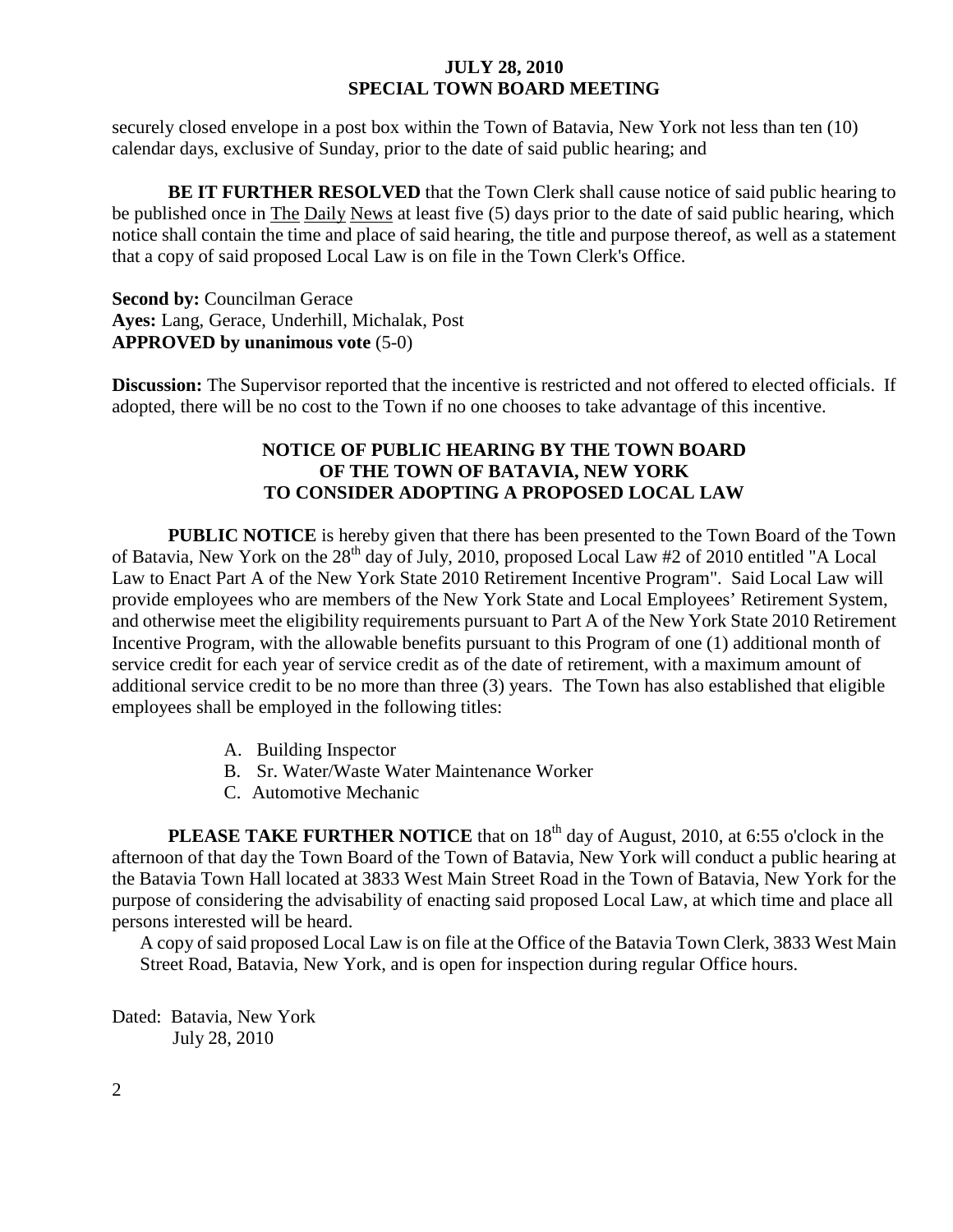Teressa M. Morasco, Town Clerk Town of Batavia, New York

\_\_\_\_\_\_\_\_\_\_\_\_\_\_\_\_\_\_\_\_\_\_\_\_\_\_\_\_\_\_\_\_\_\_\_\_\_

# **RESOLUTION NO. 121:**

Deputy Supervisor Underhill offered the following:

## **RESOLUTION FOR REDUCTION OF SPEED LIMIT ASSEMBLYMAN R. STEPHEN HAWLEY DRIVE**

**WHEREAS**, Genesee Community College has expressed concern regarding unsafe traffic conditions on Assemblyman R. Stephen Hawley Drive (letter attached); and

**WHEREAS**, the Genesee County Traffic Safety Board concurs that there is a need for a speed reduction on Assemblyman R. Stephen Hawley Drive (letter attached); and

**WHEREAS,** the Genesee Community College request that the speed limit on Assemblyman R. Stephen Hawley Drive be reduced from 45 MPH to 30 MPH between the College entrances and exits and reduced from 55 MPH to 40 MPH just west of the College up to Bank Street Road.

## **NOW, THEREFORE, BE IT**

**RESOLVED**, the Batavia Town Board hereby petitions the Genesee County Highway Department and the New York State Department of Transportation by way of this resolution to consider a speed reduction on Assemblyman R. Stephen Hawley Drive.

**Second by: Councilman Lang Ayes:** Underhill, Lang, Michalak, Gerace, Post **APPROVED by unanimous vote** (5-0)

**Discussion:** Tom Lichtenthal, Assistant Engineer explained that there was a previous speed reduction to the east. The College is requested reduction to the west now, because they are concerned with the nursing students walking from the College Village Apartments to the Med-Tech Center. This is the best approach for now.

### **RESOLUTION NO. 122:**

Supervisor Post offered the following:

# **AUTHORIZATION TO REGISTER TO PARTICIPATE IN THE LICENSE MONITORING/NYMIR PILOT PROGRAM**

**WHEREAS,** in May 2010 the Town Board authorized participation in the New York State Department of Motor Vehicles (NYSDMV) License Event Notification Service (LENS); and

3 **WHEREAS,** in addition to the LENS program there is another license monitoring program, "License Monitor/New York Municipal Insurance Reciprocal (NYMIR) Pilot Program" being offered by